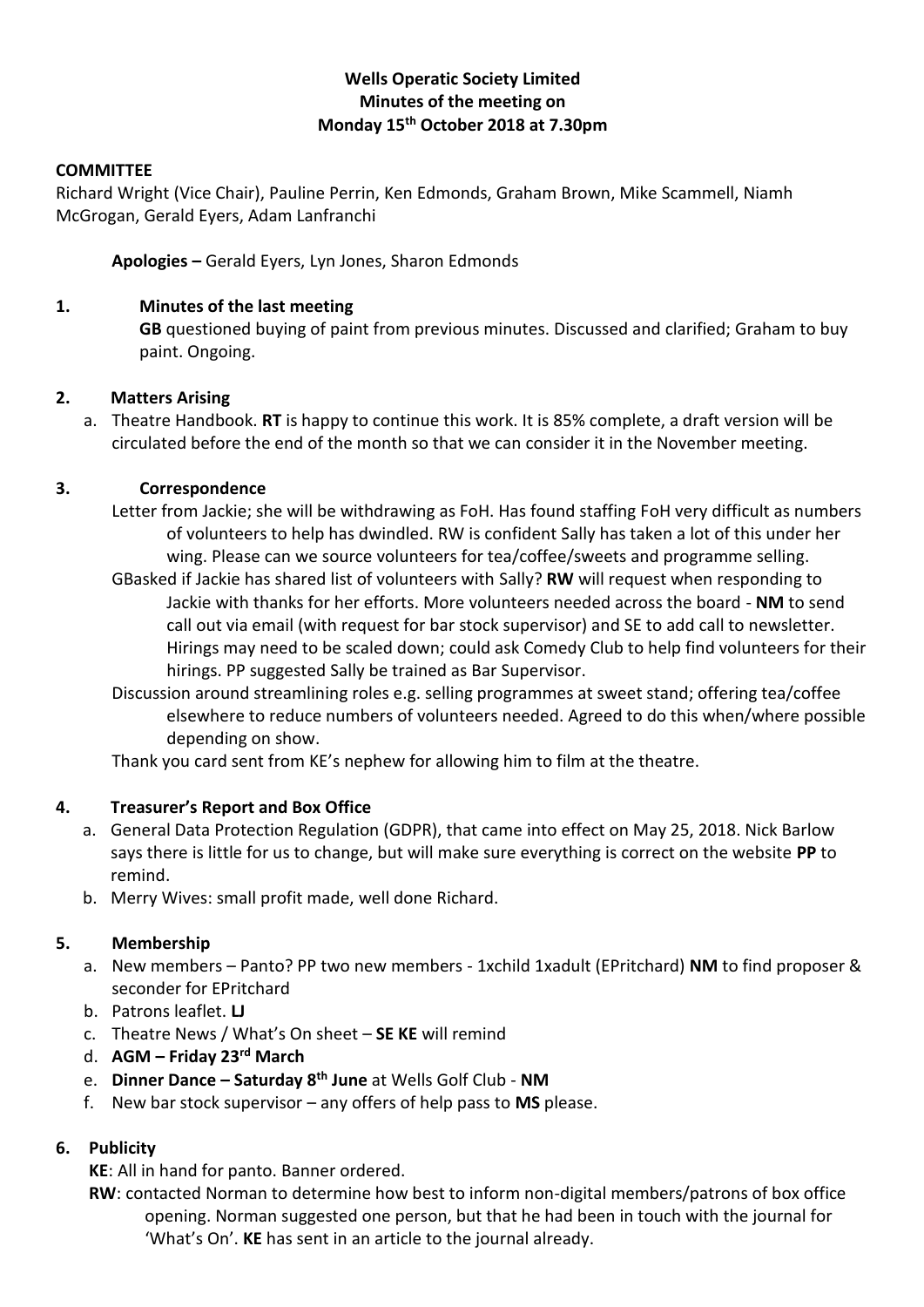**KE** confirmed that he is organising publicity for all shows.

# **7. Theatre Renovations**

- a. PAT testing **MS** ongoing RW to contact Tony Scraggs to find out about in house testing
- b. New signs and billboards at the front of the theatre and on Chamberlain Street. **RW** Cllr John North has supported application and there is the opportunity for representation. RW cannot represent so opened to committee for anyone available; NM has rehearsal; KE & AL may not make it in time; PP & GB not available. **RW** to ask Jess to arrange for WLT not to be heard before 6:30pm so AL can attend. **AL** to check and confirm with **RW**.
- c. Auditorium heating system. **RW** meeting Pulse on 19/10/18 to determine how to improve system.
- d. Tree yellow line edge. **GB** to order paint and sign. Ongoing.
- e. Chamberlain Street doors. **GB** has been given name of company to do work and has called twice. Contact has been made but no appointment as yet. **AL** may be able to use a contact to quote for work as well and will get in touch with them.

As regards break in, **RW** meeting with Valley Windows for quote. Has contacted insurance company and will share letter with PP.

- f. Moths in the wardrobe. **SE** has had a quote of £125 + VAT plus £50 per room. Is waiting for other quotes to come in.
- g. We will need a new wardrobe mistress. **NM** to ask Louise Sansam and, if not, Sandra Marshall.
- h. **AG** has changed fuses in circuit box.
- i. Buzzing light in the auditorium **NM**. GB: this is ongoing and will need repair all lights will need to be replaced with LEDs long term. **GB** will continue to investigate.

# **8. Productions/Hire.**

**Hires in October, November and December 2018.** See Bar Calendar for details. The person responsible is in bold.

Small Steps x 2 - **GE** Cosmo group – **GE** U3A walking group - **GE** Aladdin rehearsals – **SE** The Muddy Choir – **Owbeon** Horses! Horses! – **Owbeon** sold out Comedy – **Sally T** Rudge Motorbike sale – **GE/Dick Makin** Floral Art - **GB**

NM: have been unable to secure 9-5 licence for Spring show 2020. Would like to apply for 2021. Agreed. Presented 'Big Fish' to committee for Spring show 2020. Discussed and agreed.

- **September 19th -22nd 2018** William Shakespeare's *The Merry Wives of Windsor* Review. (GE great show, funny, good pace and some wonderful performances, well done to all) Echoed by various people (general public and members). Some feedback was that musician could have been seen more; RW
- **December 15th -22nd 2018** *–* Panto *Aladdin.* Director **Sharon Edmonds,** Producer and writer **– Vicky Orman,** Choreography – **Janice Holwill**, MD – **Nick Barlow,** SM – **Sarah Galton,** Lighting – **GB**, Sound – **Adrian Mitchell**, Costumes – **Vicky and Jane**, Prompt – **Freda Brown**, Props - **Vicky Orman,** Make up – **Helen and Julie Makin,** Budget – **agreed**, Publicity - **KE**, Ticket Price – **£12 & £9**, Rehearsal schedule – **agreed.** FoH manager – **Sally Trayhurn. Tickets go live on 20th October.**
- **March 6th -9 th 2019 – The Opposite Sex** by David Tristram. Director **KE.** Stage manager **MS,**  Lighting – **GB,** Costume - **KE,** Prompt - **?**, Properties - **?**, Ticket Price – **£8**, Rehearsal schedule – **agreed.** FoH manager – **Sally Trayhurn. Tickets go live on?**
- **May 13th -18th 2019 – Fiddler on the Roof.** Rights received. Director **Lois Harbinson,** Assistant Director – **Adam Lanfranchi**, Producer - **Graham Brown**, MD – **Sheila Ross,** Choreography - **Eden Simpson**, SM – **Emma Russell,** Set Designer – **Emma Russell**, Lighting – **GB**, Sound – **Adrian**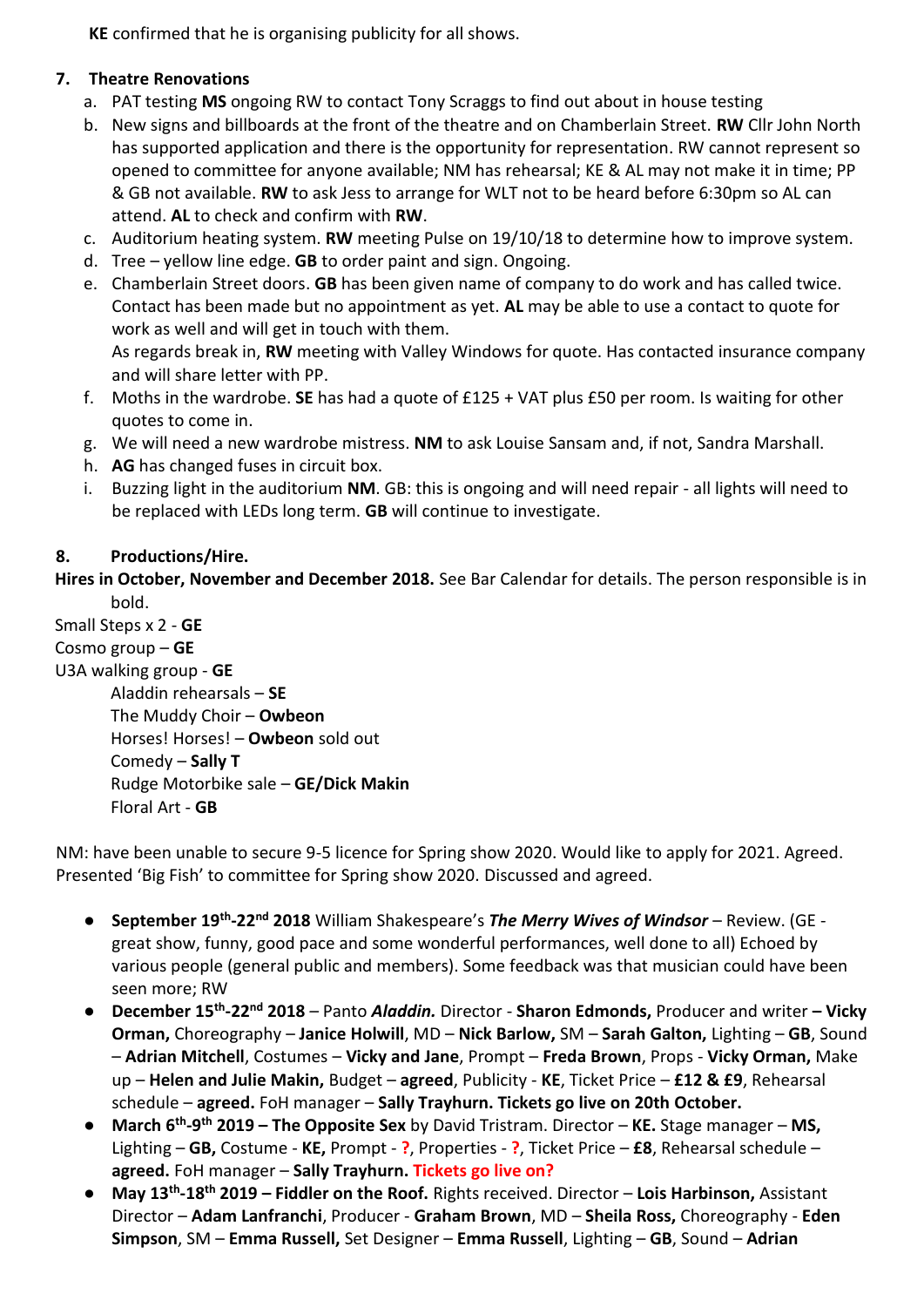**Mitchell**, Costumes - **Louise Sansam**, Prompt – **Freda Brown**, Props – **Lesley Ricketts,** Make up – **Helen and Julie Makin**, Budget – **tba**, Publicity - **KE**, Ticket Price – **tba**, Rehearsal schedule – **agreed,**  FoH manager – **Sally Trayhurn. Tickets go live on?**

- **Sept 18-21st 2019 – Anne of Green Gables** by Lucy Montgomery, Director **Bobby Bass**, Producer **NM**, Stage manager – **Charlie Watkins**, Lighting - **GB**, Prompt – **FB**, Budget - **tba**, Ticket Price – **tba**, Rehearsal schedule – **agreed,** FoH manager – **Sally Trayhurn. Tickets go live on?**
- **Dec 14th–21st 2019 - Wind in the Willows** by Fellowes, Drew and Styles, Director **Kate Lynch**, Assistant Director – **?**, Producer **– Alisa Creaser**, MD – **Sheila Ross,** Choreography - **?**, SM – **Chris Spray,** Set Designer – **Mark Wall**, Lighting – **?**, Sound – **?**, Costumes - **Louise Sansam**, Prompt – **?**, Props – **?**, Make up – **?**, Budget – **tba**, Publicity - **?**, Ticket Price – **tba**, Rehearsal schedule –**agreed,**  FoH manager – **Sally Trayhurn. Tickets go live on?**
- **March 2020** any ideas?
- **May 4th -9th 2020 Big Fish** John August/Andrew Lippa Director **Niamh McGrogan**, Assistant Director – **?**, Producer **– Doreen Grant**, MD – **Sheila Ross,** Choreography – **Eden Simpson**, SM – **?,**  Set Designer – **?**, Lighting – **?**, Sound – **?**, Costumes – **Louise Sansam**, Prompt – **Freda Brown**, Props – **Jo Scammell and Vicky Orman**, Make up – **?**, Budget – **tba**, Publicity - **?**, Ticket Price – **tba**, Rehearsal schedule – **tba,** FoH manager – **Sally Trayhurn. Tickets go live on?**
- **September 2020 –The Tempest.** Director **- Jon Sansam**
- **Dec 2020 -** any ideas?
- **March 2021** any ideas?
- **May 4th -9th 2021 9 to 5** Music and Lyrics by Dolly Parton. Director **Niamh McGrogan**, Assistant Director – **?**, Producer **– Doreen Grant**, MD – **Sheila Ross,** Choreography – **Eden Simpson**, SM – **?,**  Set Designer – **?**, Lighting – **?**, Sound – **?**, Costumes – **Louise Sansam**, Prompt – **Freda Brown**, Props – **Jo Scammell and Vicky Orman**, Make up – **?**, Budget – **tba**, Publicity - **?**, Ticket Price – **tba**, Rehearsal schedule – **tba,** FoH manager – **Sally Trayhurn. Tickets go live on?**
- **September 2021 -** possibly **And Then There Were None** Director **AL**

### **9. Training**

Bar and FoH training to continue as needed.

### **10. Show Reviews**

**PP** & **RW**: *The Height of the Storm.* Excellent set, great show. Older cast - at 87 yo Eileen Atkins was amazing!

**AL** & **RW**: *Shakespeare in Love*. Really enjoyed it - not a big fan of the film but really enjoyed play. Great play, but blocking was off. Set was a rotating stage within a stage but unfortunately didn't work at times. Well acted and clever.

**RW:** 5 plays in 2 weeks! The above plus *Dracula* at Everyman Theatre. Really well done. Dark and eerie. Sound & lighting excellent but computer broke during half time. Had to do it manually after half time but clearly working socks off behind the scenes - the show must go on! Very melodramatic.

*Salt* Burton Taylor Studio @ Oxford Playhouse. One woman show. Didn't like it - all about racial discrimination and one woman's experiences. Felt like a lecture and preaching to the converted. *Winter's Tale* at Globe. Wonderful. Dropped a polythene model of an oriental style bear - a little odd. Interesting costume - Grecian style and modern day. Really well done. Diction was strangely bad - Leontes' speech was difficult to hear at times which was disappointing. Good use of silence. **GB**: saw rehearsal of *Muddy Choir* at WLT. Very good and well done.

### **11. Any Other Business**

**RW**: Email form Doreen. Alison Coles (was in London Suite) has requested to borrow costumes for Street Theatre production of Steel Magnolias. NM referred to previous committee decision to say no. RW queried agreement to lend to members and some WLT members are in the show. Agreed that as members are in production and if Doreen is agreeable to oversee, while ensuring it is clear that this is a favour so as not to establish a precedent, then agree. Not to be given key. **RW** will suggest Doreen and Alison can come on Friday while he is here.

**KE**: Name plates are in and on the auditorium seats.